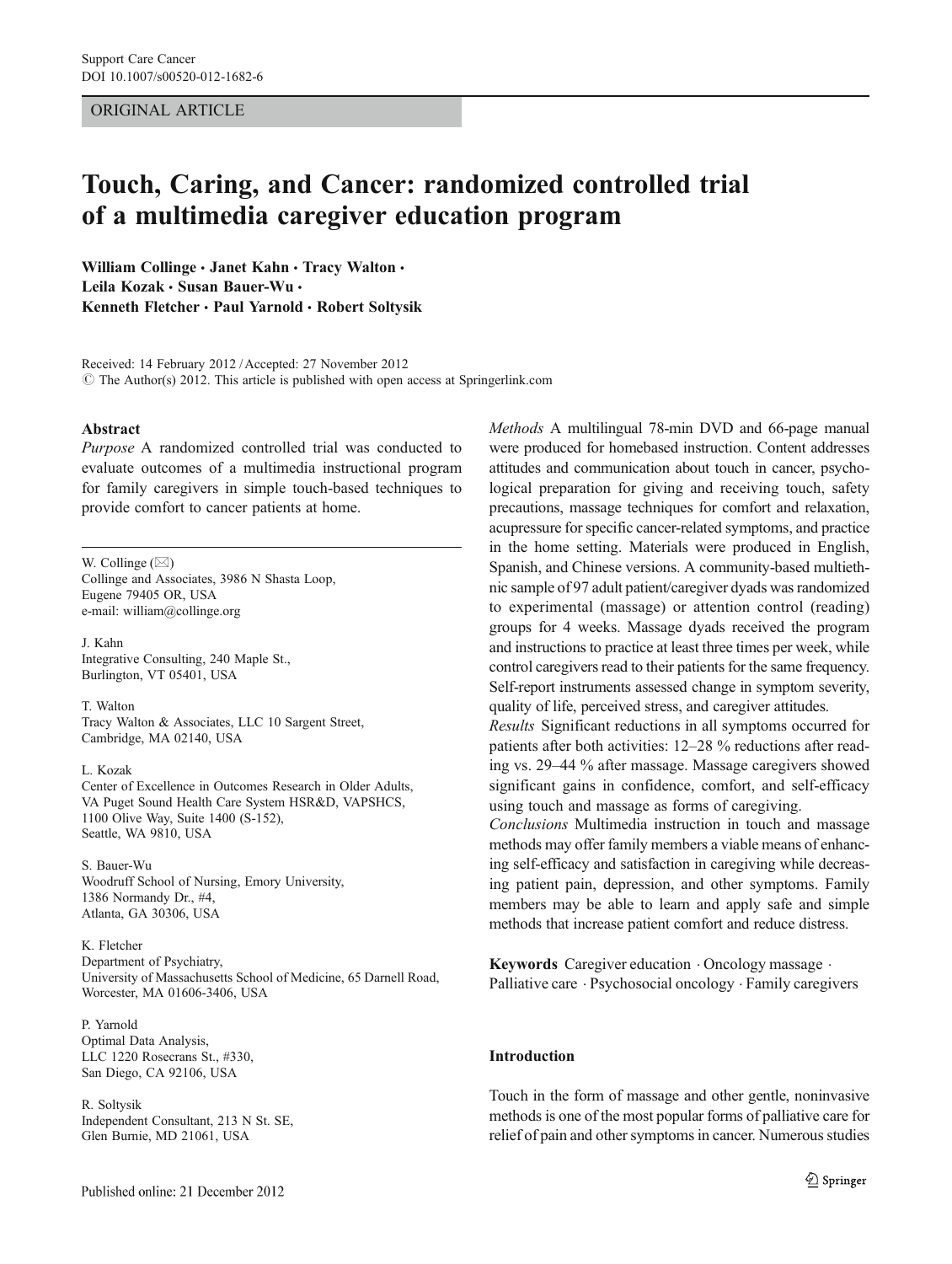of massage with cancer patients have demonstrated significant effects on perceived stress [1, 2], quality of life [3–6], and common symptoms such as pain, nausea, anxiety, mood disturbance, fatigue, and disturbed sleep [7–17]. Impact can be both immediate and clinically significant; in a study of 380 adults with advanced cancer, both massage and simple touch were found to bring immediate improvement in pain and mood [18], and a large study of 1,290 patients found a single massage to reduce symptom levels by 21–52 % [19].

Touch-based methods of comfort are offered in many cancer treatment centers, hospice programs, and other palliative care settings [20, 21]. However, there are significant obstacles to wide use and consistent delivery to patients over time, often resulting in such therapy being a novel or special event outside routine care. For many, the cost of such services and lack of insurance coverage makes regular use unaffordable. For those with the means, treatment settings often lack sufficient availability of personnel who are trained or have time to deliver this form of care. For home-based patients, to visit a provider requires travel from home and the scheduling of appointment times into the future—both of which can be problematic for patients carrying high burdens of distress.

The integration of touch as routine supportive care may be achievable through tapping an underutilized resource in the patient's natural social environment: family members and friends who have the need and desire to contribute to relief of suffering in their loved one. Numerous studies have found that care partners, often due to perceived helplessness or low self-efficacy in contributing to the well-being of the patient, can experience as much or even more distress than cancer patients [22–28]. There is also evidence that care partners benefit from doing active, hands-on caregiving [29, 30]. One study found that family caregivers receiving instruction in reflexology can reduce pain and anxiety in cancer patients [31]. Caregiver education for partners is needed to help build their sense of self-efficacy and empower them with the ability to have an impact on patient well-being. Such programs hold the potential to benefit the patient, the partner, and the quality of their relationship [32].

Preliminary to the present study, a phase I feasibility study was conducted using focus groups and experiential workshops to explore attitudes and receptivity toward use of touch in cancer caregiving, and to identify content that could be easily taught and received by lay care partners. That study found inhibitions about touch in cancer lead to unnecessary physical and emotional distancing at a time when patients need touch the most, and that brief instruction could increase caregiver efficacy, patient satisfaction, quality of life, and quality of the relationship [33]. Based upon those findings, a multimedia instructional program was produced to offer psychoeducational content on use of touch and teach

simple techniques for comfort and relaxation in cancer caregiving. Multimedia instruction for caregivers (in this study also referred to as "care partners") was seen as a strategy to overcome barriers of cost and access to professionals for touch-based comfort care. This article reports findings of a randomized controlled study that aimed to (1) determine impact of caregiver-administered massages on patient symptoms and side effects, (2) evaluate the effects of the instruction on caregiver attitudes toward use of touch-based methods of supportive care, and (3) assess impact of the intervention on quality of life in patients and stress levels in both patients and caregivers.

## Methods

### Instructional materials

Two 6-h workshops were filmed to obtain video footage for an instructional DVD. The workshops were led by WC (principal investigator/clinical social worker), JK and TW (oncology massage practitioners/researchers), and filmed by a professional production company [34]. Eleven adult patient/caregiver dyads consented for filming, including three white, three African American, three Asian American, and two Hispanic/Latino dyads. Relationship diversity included eight spousal couples, one father/daughter, one mother/son, and one sibling pair. The dyads were filmed receiving the instruction, practicing the techniques, and discussing their observations as a group. Spanish and Chinese interpreters assisted. Instructional content included safety precautions related to touch with cancer patients, communication, intention and frame of mind, centering, positioning on home furniture, manual techniques for comfort and relaxation (head, neck, shoulders, back, feet, and hands), and acupressure for pain, anxiety, and nausea.

A 78-min DVD was produced to deliver the instruction outlined above. Expert commentary by an oncologist (David S. Rosenthal, MD) and an oncology nurse researcher (SB) was incorporated in final editing. A language menu offers userselectable voice tracks in English, Spanish, Cantonese, and Mandarin, each with the option of captioning for the hearing impaired. The chapter menu offers user-selectable chapters on the content areas listed above. A 66-page illustrated manual mirrors the DVD content and was produced in English, Spanish, and Chinese versions. The manual includes a "Precautions Checklist" which the user is instructed to review with the patient's physician to identify precautions relevant to the patient's specific medical condition (e.g., pressure restrictions, locations of lymphedema, etc.).

The DVD and manual are bound together and titled Touch, Caring and Cancer: Simple Instruction for Family and Friends. Usability testing on all components was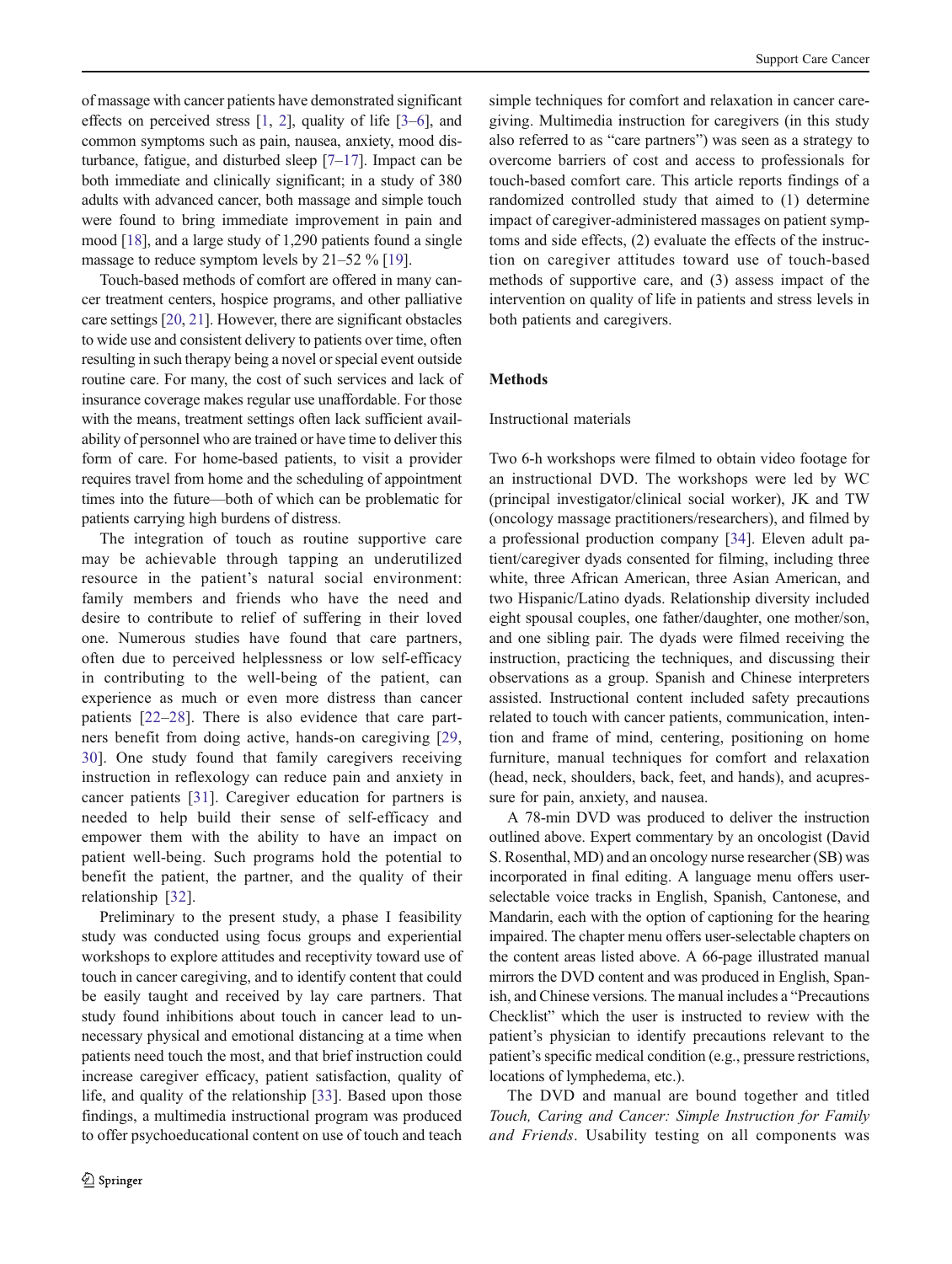conducted during production with a convenience sample of 18 patients and caregivers to obtain recommendations for design and ease of use.

# Settings and subjects

Flyers announcing the opportunity to participate in the project were given by supportive care staff to adult patients and their caregivers at nine cancer treatment centers and support and advocacy organizations in Boston, Massachusetts, Portland, Maine, and Portland, Oregon. Eligibility criteria included age 18 or above; ability to speak, and read and write in English, Spanish, or Chinese; the patient currently experiencing the effects of any type or stage of cancer or its treatments; both patient and caregiver willing to participate; and caregivers with no prior instruction in massage or touch therapy techniques. The application materials included a medical information form and the Precautions Checklist to be completed by the patient's medical provider. The Greater Boston Chinese Golden Age Center and the Latino Health Institute (Boston) assisted with minority recruitment as well as translation and interpreter services. All subjects were consented in person or by phone interview. IRB oversight was provided by the New England Institutional Review Board, Newton, Massachusetts.

# Study design

Subjects were randomized to treatment or control conditions for 4 weeks, after which controls were allowed to join the intervention and all subjects were followed for an additional 16 weeks. (Data on the combined sample's longitudinal use of the intervention will be reported in a separate paper.)

Randomization Block randomization of each dyad was applied based on ethnicity of the patient to achieve equivalent ethnic diversity in treatment and control groups (using http://www.randomization.com). In cases of an odd number of dyads for an ethnicity, a coin flip determined the final dyad's assignment.

Experimental condition Dyads in the experimental condition attended an orientation meeting with other subjects where they viewed the DVD together and were then given a packet containing their own copy of the program plus the data collection materials. No direct instruction or practice took place at the meeting. They were instructed to view the materials (both DVD and manual) as often as they wished and practice techniques of their choice at least three times per week. Suggested duration of sessions was 20 min, but they were told that as little as 5 min could be beneficial, and they could decide how long each session would last.

Control condition Caregivers assigned to the attention control condition were instructed by phone and written instructions to read to the patient at least three times per week. Suggested duration of sessions was 20 min, but they were told that as little as 5 min could be beneficial, and they could decide how long each session would last. Reading material could be any literature of the patient's choice, such as poetry, fiction, nonfiction, religious, etc.

Data collection All data except medical information, documented by the physician or nurse, were collected via selfreport instruments and submitted through postal mail. Patients and caregivers were asked not to share the answers to the selfreport instruments to avoid interference with the data. All data collection and instructional materials were produced in English, Spanish, and Chinese language versions.

To assess the effects of practice sessions, both groups were instructed to designate one session per week of their assigned activity to use as a "weekly reporting session." This was to be a 20-min session in which patients rated their symptom levels on a two-sided  $5\times$ 8-in. card before the session and again 15 min after. Patients used a 1 to 10 scale to rate how "bothersome" a symptom was,  $1 =$ "not at all" and  $10 =$ "extremely." Symptoms assessed included pain, stress/anxiety, depression, fatigue, nausea, and a patient-defined "other" (miscellaneous) symptom. The patient-defined "other" symptom assessment was used to capture less common symptoms yet those that were significant to patients. This approach and the use of session cards was successfully used in a prior study of massage session effects by Cassileth and Vickers [19]. At the same weekly reporting session the care partner completed a card reporting the duration of the reporting session, total number of sessions conducted during the past week, average duration, and, for experimental dyads, viewings of the instructional materials.

In addition to the weekly reports, a survey package was completed at baseline and 4-week follow-up. Caregivers completed seven investigator-generated questions on attitudes toward caregiving (Table 5), all rated from 1, "lowest" to 10, "highest." They also completed the seven-item caregiver esteem subscale of the Caregiver Reaction Assessment [35], one of seven subscales derived using confirmatory factor analysis on an independent sample  $(N=377)$  and tested for factorial invariance across spouse and nonspouse caregivers of persons with cancer or Alzheimer's disease. Responses range from 1, "strongly disagree" to 5, "strongly agree."

Both caregiver and patient completed the Perceived Stress Scale (PSS-10), a 10-item Likert-scaled instrument with responses ranging from 0, "never" to 4, "very often," to determine perceived stress levels over a one-month recall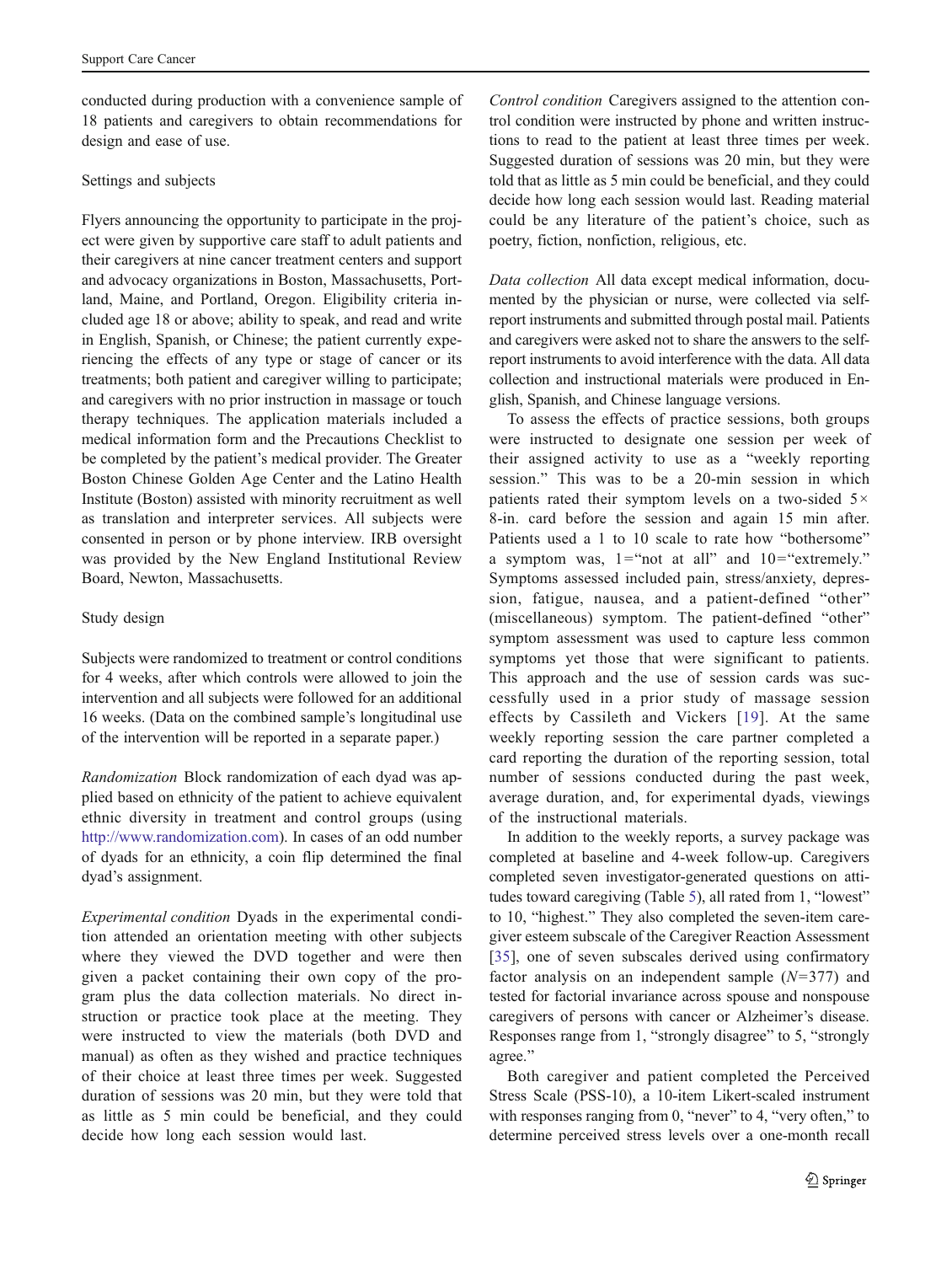period. The PSS is a validated and widely used scale for community samples with at least a junior high school education [36].

Patients also completed the Functional Assessment of Cancer Therapy-General (FACT-G, version 4) [37]. This is a validated, widely used instrument with 27 Likert-scaled items (0–4) yielding a total score and subscale scores for physical, functional, social/family, and emotional adjustment. The scale has been shown to discriminate patients based on stage of disease, performance status, and hospitalization status.

Safety monitoring For dyads using massage, one home visit was conducted at the beginning of the intervention period by an oncology massage therapist. The purpose was to observe for proper implementation of safety precautions specific to the patient as identified on the precautions checklist completed by the patient's medical practitioner. Assessment for adverse events was conducted by phone query by the research assistant bi-weekly.

Statistical methods

Categorical demographic data were compared using either Chi-square tests or Fisher's exact p. Continuous data were compared using  $t$  tests.

To determine effects of massage and reading sessions on symptoms, mean pre- and postsession ratings were calculated for each symptom for each of the four weekly reporting sessions. Next, weighted group means across the four reporting sessions were calculated to determine mean "difference scores" and percent change for each symptom.

Group-by-time repeated measures analysis of variance (ANOVA) was used to assess group differences in changes over time. This method was applied both to session effects on symptoms, and to the survey data collected at baseline and 4-week follow-up.

Finally, hierarchically optimal classification tree analysis (CTA) [38] was conducted to search for predictors of individual responses to the follow-up survey



Fig. 1 CONSORT flow diagram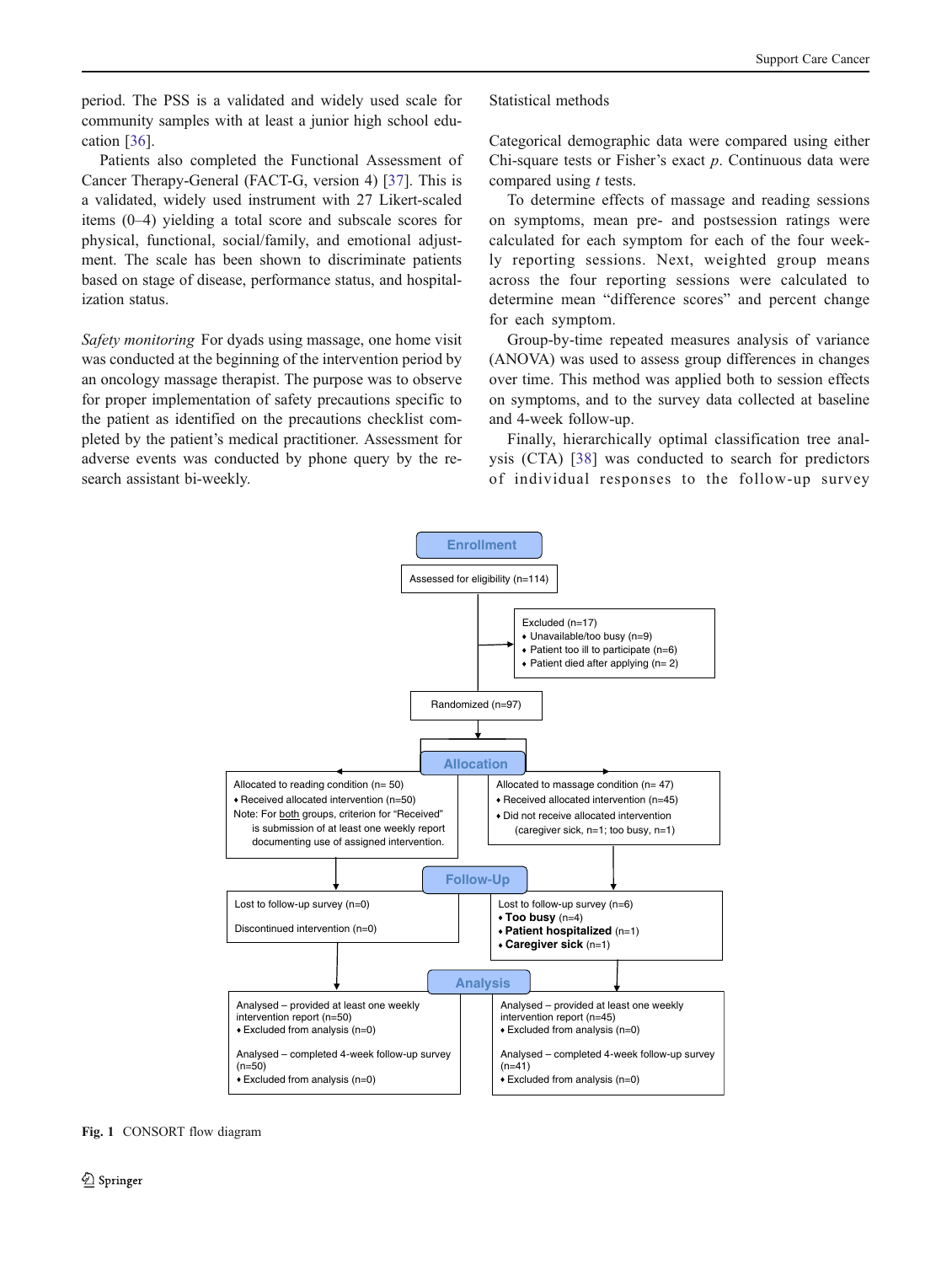| Support Care Cancer |  |  |
|---------------------|--|--|
|---------------------|--|--|

# Table 1 Sample

| Demographics                                      | Patients      | Caregivers  |
|---------------------------------------------------|---------------|-------------|
| Sex $(\% (n))$                                    |               |             |
| Male                                              | 23.7(23)      | 44.3 (43)   |
| Female                                            | 76.3 (74)     | 55.7 (54)   |
| Age (years)                                       |               |             |
| Mean (SD)                                         | 54.7 (11.6)   | 51.5 (13.6) |
| Median                                            | 56.0          | 53.0        |
| Range                                             | $24 - 78$     | $18 - 82$   |
| Ethnicity (% $(n)$ White)                         | 65.0(63)      | 66.0 (64)   |
| African American                                  | 13.4(13)      | 13.4(13)    |
| Asian                                             | 12.4(12)      | 10.3(10)    |
| Hispanic                                          | 8.2(8)        | 8.2(8)      |
| Native American                                   | 1.0(1)        | 2.1(2)      |
| Education $(\% (n))$                              |               |             |
| No high school                                    | 1.0(1)        | 2.1(2)      |
| Some high school                                  | 0.0(0)        | 2.1(2)      |
| High school graduate                              | 14.4(14)      | 17.5(17)    |
| Some college                                      | 5.2(5)        | 17.5(17)    |
| College graduate                                  | 59.8 (58)     | 40.2 (39)   |
| Graduate degree                                   | 18.6(18)      | 18.6(18)    |
| Unknown                                           | 1.0(1)        | 2.1(2)      |
| Caregiver relationship to patient $(\% (n))$      |               |             |
| Spouse or life partner                            | 64 (62)       |             |
| Adult child                                       | 17.5(17)      |             |
| Parent                                            | 4.2(4)        |             |
| Friend                                            | 10.3(11)      |             |
| Other relative                                    | 3(3)          |             |
| Share household (77 (75))                         |               |             |
| Duration of relationship ((years) mean (SD))      | 25.5 (14.8)   |             |
| Median (range)                                    | $24.3(1-62)$  |             |
| Patient cancer history at enrollment <sup>a</sup> |               |             |
| Months since diagnosis (mean (SD))                | 29.7 (40.2)   |             |
| Median (range)                                    | 12 (1 to 258) |             |
| Stage $(\% (n))$                                  |               |             |
| Ι                                                 | 9.3(9)        |             |
| $\rm II$                                          | 24.7 (24)     |             |
| Ш                                                 | 16.5(16)      |             |
| IV                                                | 36.1(35)      |             |
| Remission                                         | 5.2(5)        |             |
| Unknown                                           | 8.2(8)        |             |
| Metastasis                                        | 41.2 (40)     |             |
| Treatment $(\% (n))$                              |               |             |
| Chemotherapy                                      | 66.0(64)      |             |
| Radiation                                         | 48.4 (47)     |             |
| Surgery                                           | 79.4 (77)     |             |
|                                                   |               |             |

<sup>a</sup> Information provided by physician or nurse

outcomes. All demographic variables and utilization variables (i.e., frequency and duration of the use of the interventions) were entered as potential predictors of survey outcomes.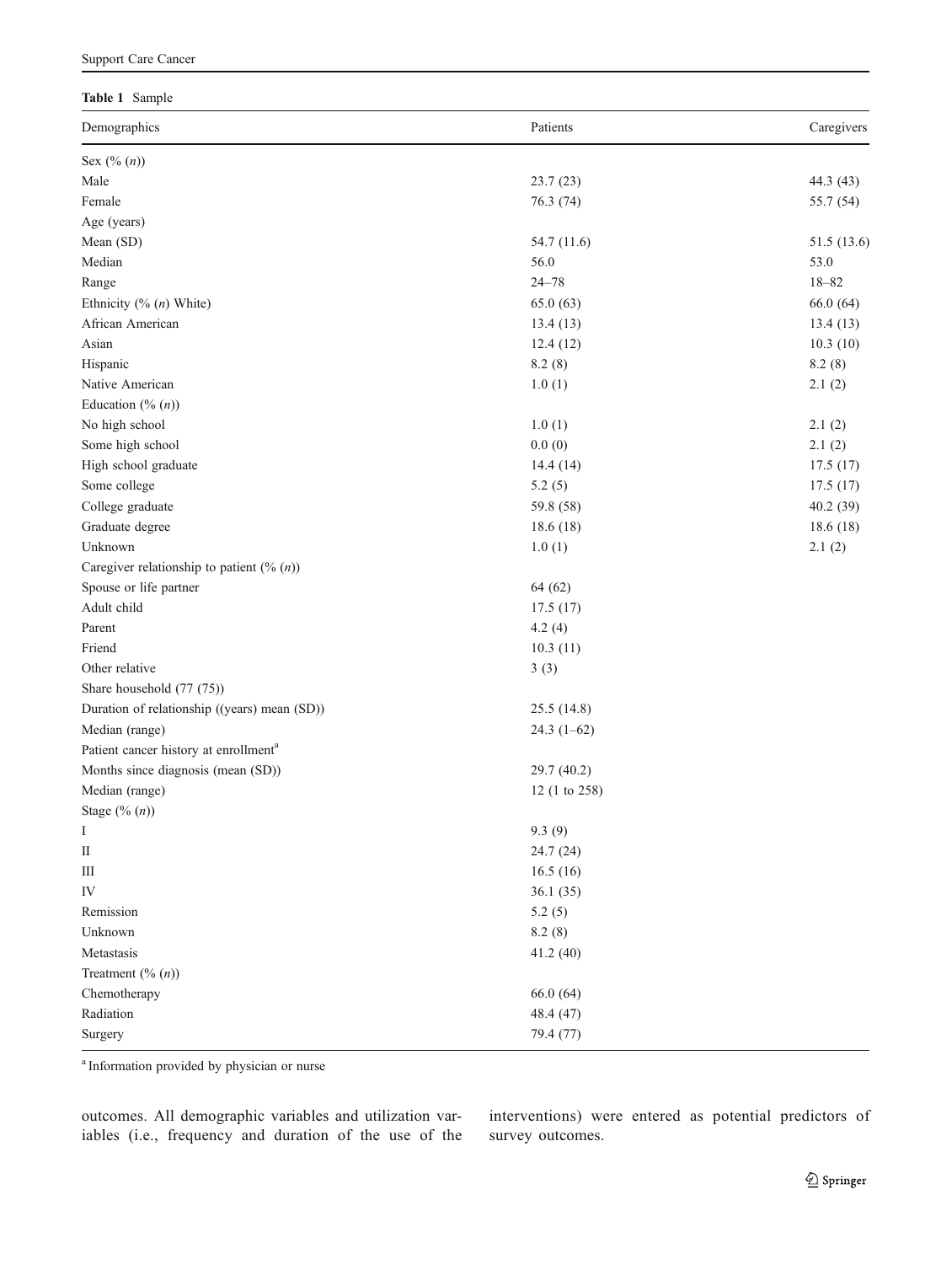### **Results**

# Sample

A total of 114 dyads applied to participate in the study. Seventeen were excluded because of being unavailable, the patient too ill, or the patient died during the enrollment process, and 97 were randomized (see Fig. 1). Demographic variables and patient diagnostic and treatment status are shown in Table 1. The majority of dyads were in a spouse or partner relationship sharing the same household. We used Fisher's exact tests to compare the two groups on demographic, stage, and treatment variables and found no significant differences between groups.

Languages Eight dyads were Spanish speaking, with the four experimental dyads using the Spanish language program. Ten dyads were Chinese speaking, with the five experimental dyads using the Chinese language program. All others used the English language program.

Diagnoses Types of cancer represented were breast  $(n=44)$ , lung ( $n=10$ ), gastrointestinal ( $n=10$ ), blood ( $n=9$ ), gynecological (n=8), brain (n=4), prostate (n=3), thyroid (n=3), kidney  $(n=2)$ , and one each of melanoma, peritoneal, testicular, and tongue. Over half of patients were stage III or IV at enrollment, and all had received conventional treatment (Table 1).

# Attrition

As seen in Fig. 1, all attrition was from the experimental condition. Two dyads dropped out before starting intervention, two dropped during the intervention period, and two completed intervention (with four weekly reports) but not the follow-up survey (see Fig. 1 for reasons).

|  | Table 2 Reported activity over 4 weeks |  |  |  |  |
|--|----------------------------------------|--|--|--|--|
|--|----------------------------------------|--|--|--|--|

| Group                             | Mean (SD)     |
|-----------------------------------|---------------|
| Massage $(N=45 \text{ dyads})$    |               |
| Times viewed DVD weekly           | 1.35(2.03)    |
| Times viewed manual weekly        | 1.64(1.36)    |
| Number of massages weekly         | 3.60(4.05)    |
| Duration each massage (minutes)   | 17.80 (11.86) |
| Reading $(N=50 \text{ dyads})$    |               |
| Number of reading sessions weekly | 3.79(3.39)    |
| Duration each reading (minutes)   | 22.50 (13.63) |
|                                   |               |

#### Caregiver outcomes

Utilization Caregiver compliance with weekly assigned activities was high in both groups with no significant differences in average frequency or duration of sessions. Massage caregivers reported accessing the instructional materials about three times per week (Table 2).

Caregiver attitudes Both groups of caregivers had significant increases over the 4 weeks in satisfaction with their ability to help the patient feel better and reduced concern about causing distress with touch (Table 3). In addition there were significant time by group effects, with massage caregivers becoming more comfortable using touch and massage, and increasing perceived self-efficacy in providing massage (comfort providing massage and confident can provide massage effectively).

Stress and caregiver esteem There were no significant within- or between-group differences for caregivers on the PSS-10 or the Caregiver Esteem Scale.

### Patient outcomes

Session effects on symptoms Both groups reported significantly reduced postsession scores for all symptoms  $(p<0.001)$ for all proportions of change for both conditions) (Table 4). Reductions for reading patients averaged 12 % (for nausea) to 28 % (for stress/anxiety) while massage patients averaged 29 % (for nausea) to 44 % (for stress/anxiety).

The average proportion of decreased symptomatology reported from pre- to postsessions over the 4 weeks was significantly greater for patients in the massage condition for three of the symptoms: pain (34 vs. 18 %,  $p=0.04$ ), nausea (29 vs. 12 %,  $p=0.02$ ), and other self-reported symptoms (42 vs. 17 %,  $p=0.02$ ) (Table 4).

Comparison of session effects for the two groups across time (Table 5) found reductions in symptom ratings to be significantly greater for massage than reading, as follows: for stress/anxiety in weeks 2, 3, and 4; for pain in weeks 3 and 4; and for fatigue in weeks 1 and 4. ANOVA results showed significant group effects for stress/anxiety  $(F_{(1, 78)})$ = 8.82,  $p=0.004$ ), pain  $(F_{(1, 79)}=4.41, p=0.04)$ , and fatigue  $(F_{(1, 78)}=6.26, p=0.01)$ , with no significant effects for time or group by time.

Stress and quality of life There were no significant withinor between-group differences for patients on the PSS-10 or the FACT-G. However, CTA, which was applied to all patient survey outcomes, found a statistically significant model associating patients' diagnostic and massage variables with their PSS-10 score at follow-up (Fig. 2). In the model, 81.2 % of patients diagnosed with stage I-III cancer improved their PSS-10 score regardless of any other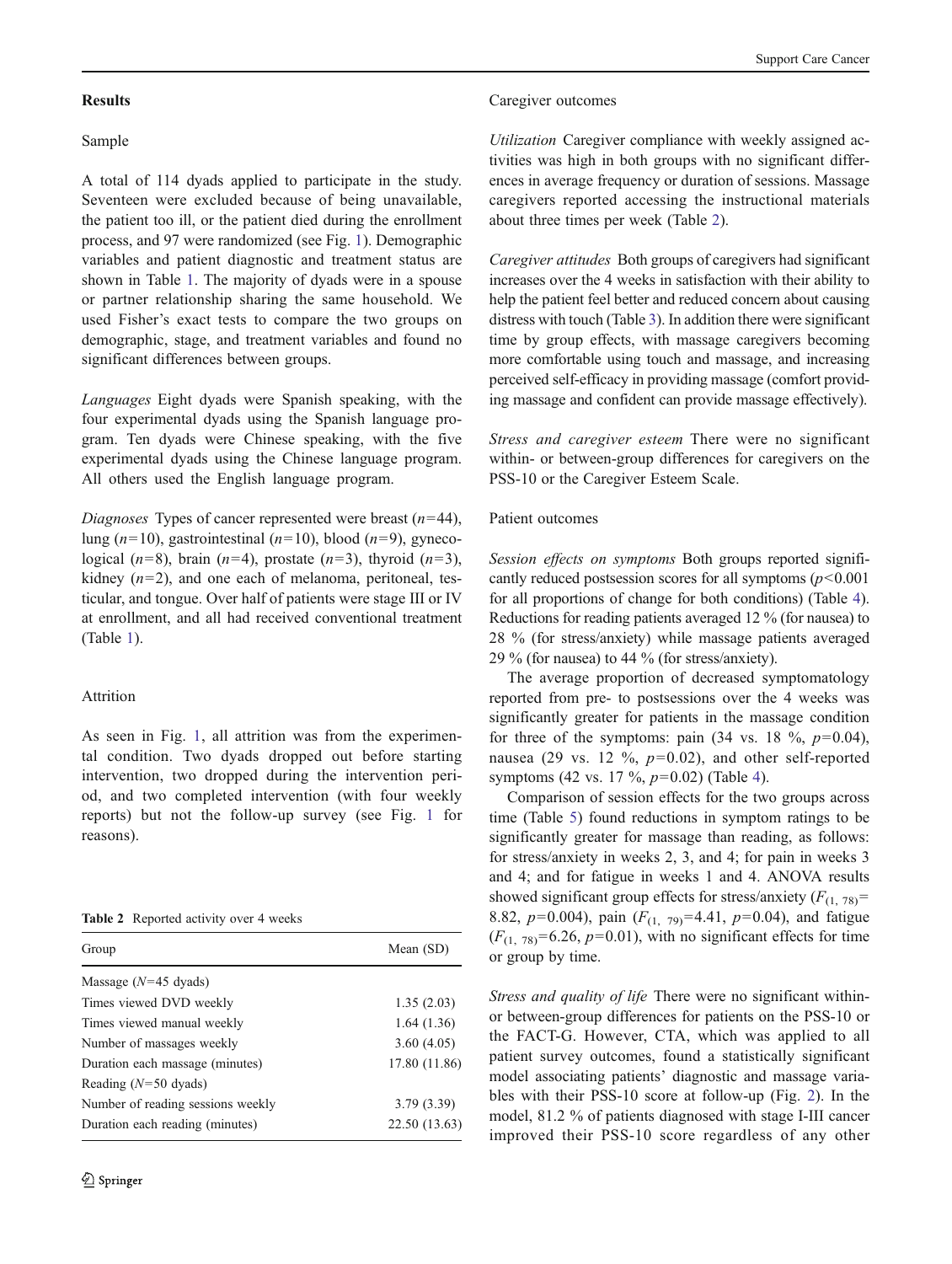|  | Table 3 Change in caregiver attitudes from baseline to 4-week follow-up |  |  |  |  |  |  |  |
|--|-------------------------------------------------------------------------|--|--|--|--|--|--|--|
|--|-------------------------------------------------------------------------|--|--|--|--|--|--|--|

| Ouestion                                                                                                               | Baseline mean<br>(SD) |                | Follow-up mean<br>(SD)          |                | Time                       | $\boldsymbol{p}$ | Time by group $p$                                                            | Group<br>difference                                                           | $\boldsymbol{p}$ |
|------------------------------------------------------------------------------------------------------------------------|-----------------------|----------------|---------------------------------|----------------|----------------------------|------------------|------------------------------------------------------------------------------|-------------------------------------------------------------------------------|------------------|
|                                                                                                                        |                       |                | Massage Reading Massage Reading |                |                            |                  |                                                                              |                                                                               |                  |
| 1. In general, how satisfied are<br>you today with your ability to<br>help your partner feel better?                   | 7.36<br>(2.22)        | 7.31<br>(2.07) | 7.93<br>(1.98)                  | 7.67<br>(1.83) | $F_{(1, 85)} = 5.536$ 0.02 |                  |                                                                              | $F_{(1, 85)} = 0.300 \quad 0.58 \quad F_{(1, 85)} = 0.158$                    | 0.69             |
| 2. How comfortable are you today<br>with using touch as a form of<br>support for your partner?                         | 8.12<br>(2.43)        | 8.49<br>(2.16) | 8.64<br>(1.94)                  | 8.04<br>(2.41) | $F_{(1, 85)} = 0.029$ 0.87 |                  | $F_{(1, 85)} = 4.268$ 0.04 $F_{(1, 85)} = 0.073$                             |                                                                               | 0.78             |
| 3. How concerned are you today<br>about causing pain or discomfort<br>by touching your partner?                        | 4.74<br>(3.13)        | 5.13<br>(3.08) | 3.31<br>(2.77)                  | 4.84<br>(3.10) |                            |                  | $F_{(1, 85)} = 7.345$ 0.008 $F_{(1, 85)} = 3.324$ 0.08 $F_{(1, 85)} = 2.897$ |                                                                               | 0.09             |
| 4. How concerned are you today<br>about touch making your<br>partner's medical condition<br>worse?                     | 3.29<br>(3.18)        | 3.73<br>(3.32) | 2.29<br>(2.40)                  | 3.71<br>(3.03) |                            |                  |                                                                              | $F_{(1, 85)} = 3.276$ 0.07 $F_{(1, 85)} = 2.997$ 0.09 $F(1, 85) = 2.598$ 0.11 |                  |
| 5. How comfortable are you<br>today in talking with your<br>partner about touch?                                       | 8.40<br>(2.61)        | 8.67<br>(1.71) | 9.00<br>(1.59)                  | 8.33<br>(2.28) |                            |                  | $F_{(1, 85)} = 0.274$ 0.60 $F_{(1, 85)} = 3.445$ 0.07 $F_{(1, 85)} = 0.297$  |                                                                               | 0.59             |
| 6. How comfortable are you<br>today with providing any form<br>of massage to your partner?                             | 8.10<br>(2.55)        | 8.80<br>(1.50) | 8.55<br>(1.93)                  | 8.11<br>(2.43) |                            |                  | $F_{(1, 85)} = 0.279$ 0.60 $F_{(1, 85)} = 6.499$ 0.01 $F_{(1, 85)} = 0.112$  |                                                                               | 0.74             |
| 7. How confident are you today<br>that you can provide massage<br>effectively as a form of support to<br>your partner? | 7.38<br>(2.82)        | 8.00<br>(2.11) | 8.29<br>(2.27)                  | 7.71<br>(2.35) |                            |                  | $F_{(1, 85)} = 1.206$ 0.28 $F_{(1, 85)} = 4.529$ 0.04 $F_{(1, 85)} = 0.003$  |                                                                               | 0.96             |

variables, including group assignment ( $p=0.045$ ). For stage IV patients, however, improvement on the PSS-10 was predicted by their reported mean duration of massage sessions received: only 15.4 % of patients reporting a mean of <13.75 min/session improved, while 78.3 % of those with a mean of  $\geq$ 13.75 min improved (p=0.0001). This model had an effect strength for sensitivity of 45.6, a moderate effect [39]. No other classification trees were produced by the data.

### Adverse events

There were no reports of adverse events related to participation during the study period.

|  |  |  |  | Table 4 Session effects: weighted means (SD) of 4 weeks of symptom ratings pre- and postsession |  |  |
|--|--|--|--|-------------------------------------------------------------------------------------------------|--|--|
|--|--|--|--|-------------------------------------------------------------------------------------------------|--|--|

| Symptom        | Group              | Pre                      | Post                     | $%$ change <sup>a</sup> | Test of difference in %<br>change between groups |
|----------------|--------------------|--------------------------|--------------------------|-------------------------|--------------------------------------------------|
| Stress/anxiety | Reading<br>Massage | 4.75(2.63)<br>4.86(2.52) | 3.43(2.21)<br>2.72(1.59) | 28<br>44                | 0.06                                             |
| Pain           | Reading<br>Massage | 4.23(2.66)<br>3.97(2.66) | 3.46(2.46)<br>2.62(1.92) | 18<br>34                | 0.04                                             |
| Fatigue        | Reading<br>Massage | 5.46(2.39)<br>5.44(2.00) | 4.37(2.26)<br>3.70(2.15) | 20<br>32                | 0.10                                             |
| Depression     | Reading<br>Massage | 3.24(2.18)<br>3.13(2.38) | 2.52(1.85)<br>2.17(1.62) | 22<br>31                | 0.17                                             |
| Nausea         | Reading<br>Massage | 2.08(2.12)<br>2.01(2.08) | 1.83(1.83)<br>1.42(1.42) | 12<br>29                | 0.02                                             |
| Other          | Reading<br>Massage | 4.37(3.01)<br>2.53(2.96) | 3.62(2.74)<br>1.47(2.48) | 17<br>42                | 0.02                                             |

Weighted group means and standard deviations across four weekly "reporting sessions" per group

<sup>a</sup> Test of proportion,  $>0$  %;

 $p<0.001$  for all proportions in both conditions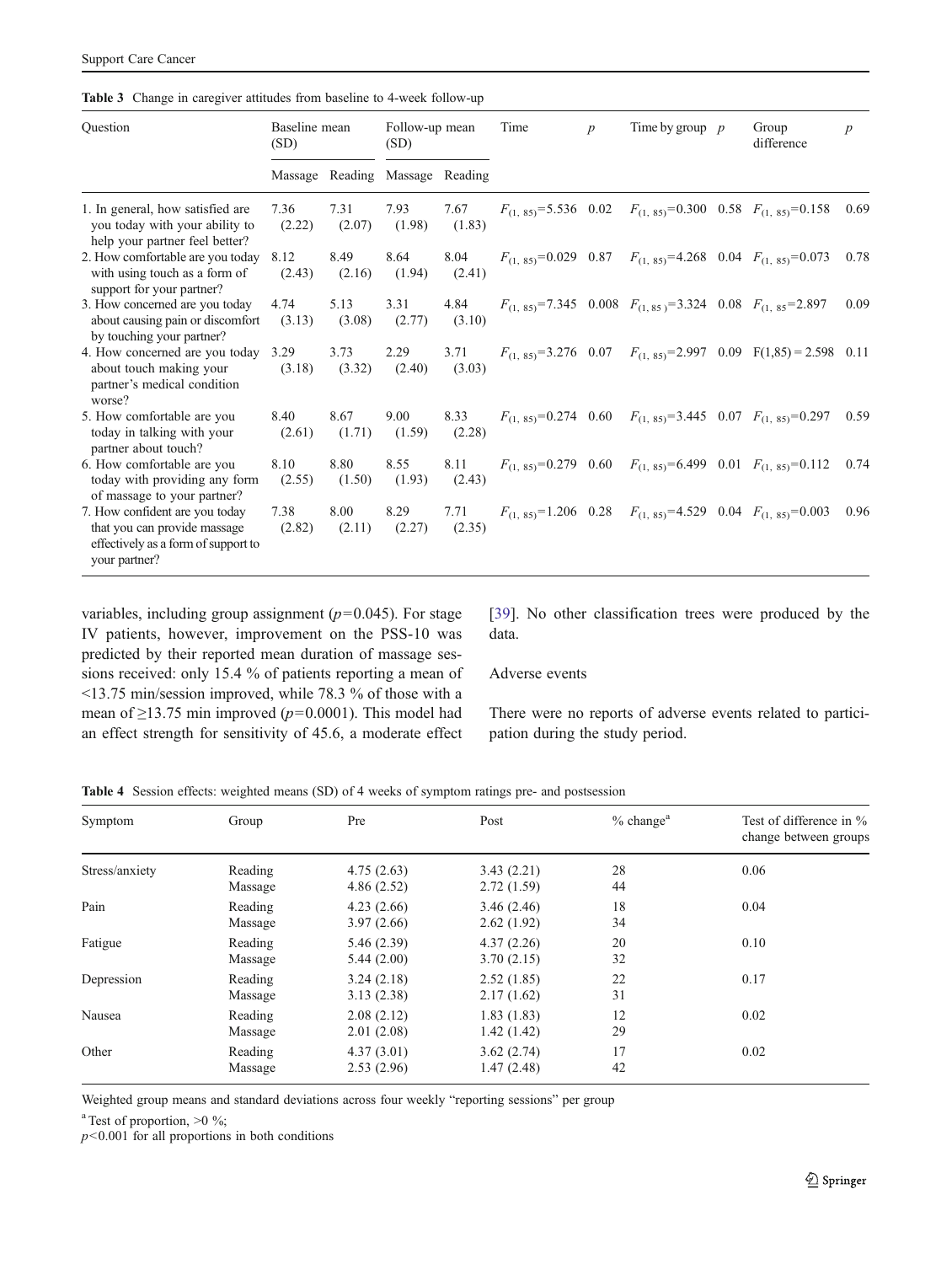Table 5 Pre- to postsession change in symptom ratings over the four weekly reporting sessions: repeated measures ANOVA results

|                |                 | Mean (SD) reduction in symptom ratings by week group |                 |            |                    |                   |                |             |  |  |  |  |
|----------------|-----------------|------------------------------------------------------|-----------------|------------|--------------------|-------------------|----------------|-------------|--|--|--|--|
|                | Week 1          |                                                      | Week 2          |            |                    | Week 3            |                | Week 4      |  |  |  |  |
|                | Massage         | Reading                                              | Massage         | Reading    | Massage            | Reading           | Massage        | Reading     |  |  |  |  |
| Stress/anxiety | 2.03(1.84)      | 1.46(1.57)                                           | 2.13(1.87)      | 0.93(1.84) | 2.15(2.07)         | 1.29(1.15)        | 2.08(1.80)     | 1.22(1.48)  |  |  |  |  |
|                | $t(78)=1.47$    |                                                      | $t(78)=2.90**$  |            |                    | $t(58.61)=2.285*$ | $t(78)=2.34*$  |             |  |  |  |  |
| Pain           | 1.25(1.53)      | 0.95(1.41)                                           | 1.20(1.34)      | 0.85(1.67) | 1.425(1.62)        | 0.78(1.26)        | 1.375(1.44)    | 0.59(1.18)  |  |  |  |  |
|                | $t(79)=0.91$    |                                                      | $t(79)=1.03$    |            | $t(79)=2.01*$      |                   | $t(79)=2.70**$ |             |  |  |  |  |
| Fatigue        | 1.90(1.53)      | 1.075(1.40)                                          | 1.875(1.51)     | 1.30(1.70) | 1.40(1.57)         | 1.125(1.44)       | 1.80(1.88)     | 0.85(1.51)  |  |  |  |  |
|                | $t(78)=2.51**$  |                                                      | $t(78)=1.60$    |            | $t(78)=0.82$       |                   | $t(78)=2.49*$  |             |  |  |  |  |
| Depression     | 0.92(1.17)      | 0.65(1.03)                                           | 1.13(1.80)      | 0.45(1.89) | 0.82(1.11)         | 0.775(1.33)       | 1.00(1.51)     | 0.725(1.09) |  |  |  |  |
|                | $t(76)=1.09$    |                                                      | $t(76)=1.63$    |            | $t(76)=0.15$       |                   | $t(76)=0.93$   |             |  |  |  |  |
| Nausea         | 0.51(0.82)      | 0.39(1.07)                                           | 0.74(1.50)      | 0.32(1.15) | 0.44(0.94)         | 0.17(0.63)        | 0.62(0.94)     | 0.32(0.96)  |  |  |  |  |
|                | $t(74.80)=0.58$ |                                                      | $t(78)=1.43$    |            | $t(68.87)=1.475$   |                   | $t(78)=1.41$   |             |  |  |  |  |
| Other          | 1.07(1.74)      | 1.00(1.35)                                           | 1.37(2.06)      | 2.08(5.38) | 0.53(1.38)         | 0.75(1.06)        | 1.33(2.22)     | 0.58(1.16)  |  |  |  |  |
|                | $t(74.80)=0.58$ |                                                      | $t(78) = -1.43$ |            | $t(68.87) = -1.48$ |                   | $t(78)=1.41$   |             |  |  |  |  |

 $*_{p<0.05}$ ;  $*_{p<0.01}$ ;  $*_{p<0.001}$ 

### **Discussion**

An interesting comparison can be made between the massage effects obtained by the care partners in this study and those of professional massage therapists documented in other studies. For example, while there was slight difference in symptom scales between this and the Cassileth and Vickers study [19] (10 vs. 11 scale points), the magnitude of symptom reductions reported in this study (29–44 %) approached that of professionals  $(21–52\%)$ —equaling them for depression  $(31\%)$  and surpassing them for nausea (29 vs. 21 %).

An obvious consideration is the nature of the relationship between provider and recipient. Clearly the relationship dynamics with a care partner at home are very different from those with a professional. Use of massage in the context of an established and ongoing intimate relationship introduces the possibility of additional psychosocial



Fig. 2 CTA model: cancer stage and reported duration of massage sessions predict improvement in PSS-10 at follow-up

variables that may affect outcomes. This may help explain, for example, the observed reductions in depression and nausea that compare favorably with those of professionals. Future research could elucidate what qualities of the caregiving relationship may enhance or impede the impact of this form of support on symptoms, and may point to new relationship interventions for enhancing outcomes.

We note that all attrition (six dyads) was in the massage group. We attempted to match subject burden between the two groups in terms of time demanded by the study. The fact that two of these six dyads completed all 4 weeks of intervention but missed only the follow-up survey suggests the nature of the intervention was not an obstacle for them. For the other four dyads, illness in the caregiver or patient was reported by two while "too busy" was reported by the other two. We cannot rule out the nature of the intervention as a contributing factor for these four. It seems plausible that use of massage may be perceived as more taxing than the reading activity for caregivers who may already be feeling burdened. This may point to the value of offering added support or encouragement to users of the massage instruction as opposed to presenting it as the completely autonomous and self-directed approach used in this study.

The fact that the reading companionship led to significant reductions in symptoms, though not to the extent of massage, underscores the impact of attention as a potent force that needs to be controlled for in future studies of caregiver intervention. It also suggests that very simple practices such as reading or other structured attention activities might be worthy of further clinical investigation as deliberate interventions in themselves.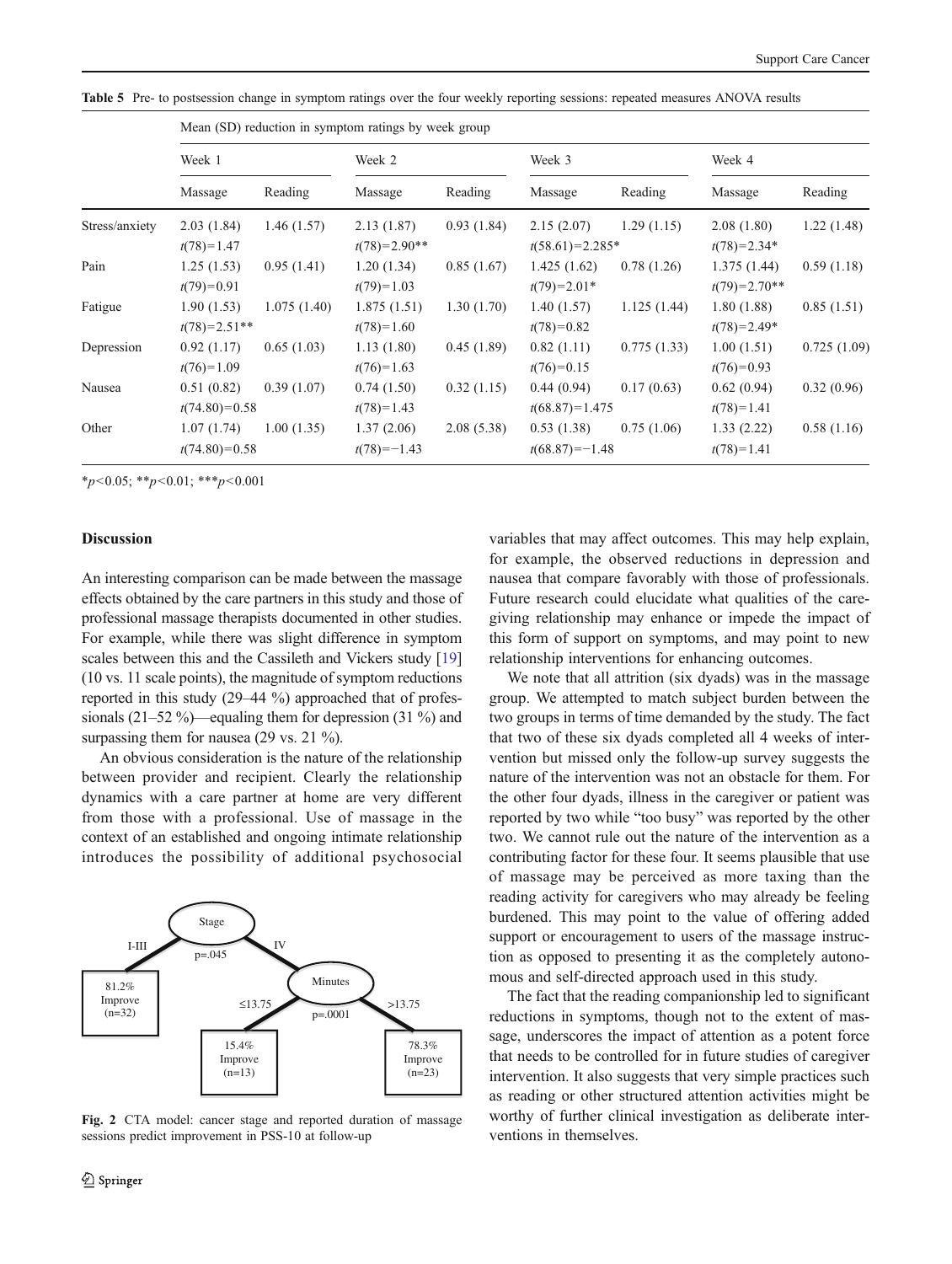The reasons for lack of significant changes on the PSS-10, as well as the FACT-G for patients, are unclear. It may be that the intervention was not sufficiently powerful to impact those measures, that the measures were not sensitive enough, that there were ceiling effects, or that more time is needed for effects to arise. We aim to learn more from a later analysis of longitudinal (16 weeks post-RCT) data from the combined sample.

The CTA model for stage IV patients, indicating a dose– response relationship between duration of massage sessions and stress scores at follow-up, is intriguing. It may be that a longer session allows more opportunity for relaxation effects as well as a deepened sense of connection and intimacy with the giver. These factors separately or combined may contribute to declining background stress over time. A formal dose–response study with a larger sample of stage IV dyads may potentially yield new guidelines for enhanced caregiving with these patients.

As for caregiver esteem, in examining the caregiver attitude scores it is clear that caregivers came into the study with a relatively high degree of confidence in their abilities to provide care, which may have influenced their choice to enroll. Thus a ceiling effect may account for the lack of significant increase in caregiver esteem.

The safety monitoring in home visits appeared to confirm that multimedia instruction regarding safety precautions was effective, and that a focus on the broad concept of "comfort and relaxation" rather than "treatment" or "massage therapy" per se enables users to apply the instruction without undue inhibition. This is important because a common concern around use of massage and touch methods by family members in cancer is the possibility of adverse effects.

During the course of the study we received many anecdotal reports in the form of freehand comments on subjects' weekly report cards, verbal statements to the research assistant during phone communications, and comments made to the oncology massage therapists during observation visits. We did not conduct a systematic approach to collection or analysis of qualitative data. We can only report informally that many positive comments were made about the impact of both the massage and reading activities on the quality of the relationship, particularly in reference to the theme of spending "quality time" together. Future research on this form of intervention should build in a structured approach to collection and analysis of qualitative data pertaining to quality of relationship.

Since professionals' effects were found to last up to 48 h in the Cassileth and Vickers study, this raises an intriguing question: could patients receiving multiple sessions per week from a care partner at home experience sustained symptom reduction, and therefore improved quality of life, on-going with this form of support?

To answer this question would require study of the shortand longer-term duration of effects by care partners. If found to be the case, this could have important implications for caregiver education initiatives—especially for low-income and underserved populations who are less likely to have access to supportive and palliative care resources. For example, educational initiatives could disseminate this form of instruction via workshops, support groups, community presentations, in-house video networks, or orientation materials given to families entering a cancer care environment.

An important limitation of this study is the heterogeneity of the sample. Randomization was based solely on ethnicity, with no matching by type or stage of cancer, relationship type, or other subject variables, as the focus of the research was on the broader themes of caregiving and patients' acute responses to practice sessions. Hence, while analysis of demographic data found no differences between groups, clinical equivalence of the groups was not assured.

In summary, this study suggests that multimedia instruction in simple massage and touch-based methods of supportive care at home may offer family members a viable means of enhancing self-efficacy and satisfaction in caregiving. Family members can learn and safely apply uncomplicated methods that increase patient comfort and reduce distress. Currently, the program is being used in cancer centers, hospices, and other palliative care settings in the USA, Canada, UK, Ireland, Australia, and Vietnam, with the language options facilitating outreach to underserved populations. Further research is needed to explore effects in more narrowly conscribed samples and diverse methods of dissemination including internet download.

Acknowledgments The authors wish to thank the patients and caregivers who made this study possible, as well as the following collaborating organizations: Latino Health Institute, Greater Boston Chinese Golden Age Center, Wellness Community of Greater Boston, Harvard Cooperative Program on Aging, and Caritas Carney Hospital Social Work Department, all in Boston; Portsmouth Regional Hospital Oncology Clinic, Portsmouth, NH; Center for Cancer Care, Exeter, NH; Cancer Community Center, South Portland, ME; Providence Cancer Center, Portland, OR; and CrossCurrent Communications, Portsmouth, NH.

Conflict of interest William Collinge is president and owner of Collinge and Associates which was funded by NCI to conduct the research and produce the Touch, Caring, and Cancer program for dissemination to the public. Dr. Collinge has full control of all primary data and agrees to allow the journal to view data if requested.

Funding This project was funded by grant No. R44CA103606-3, Multimedia Technology Health Communication SBIR/STTR Grants, Health Communication Informatics Research Branch, Behavioral Research Program, Division of Cancer Control and Population Sciences, National Cancer Institute, National Institutes of Health, USA.

Open Access This article is distributed under the terms of the Creative Commons Attribution Noncommercial License which permits any noncommercial use, distribution, and reproduction in any medium, provided the original author(s) and the source are credited.